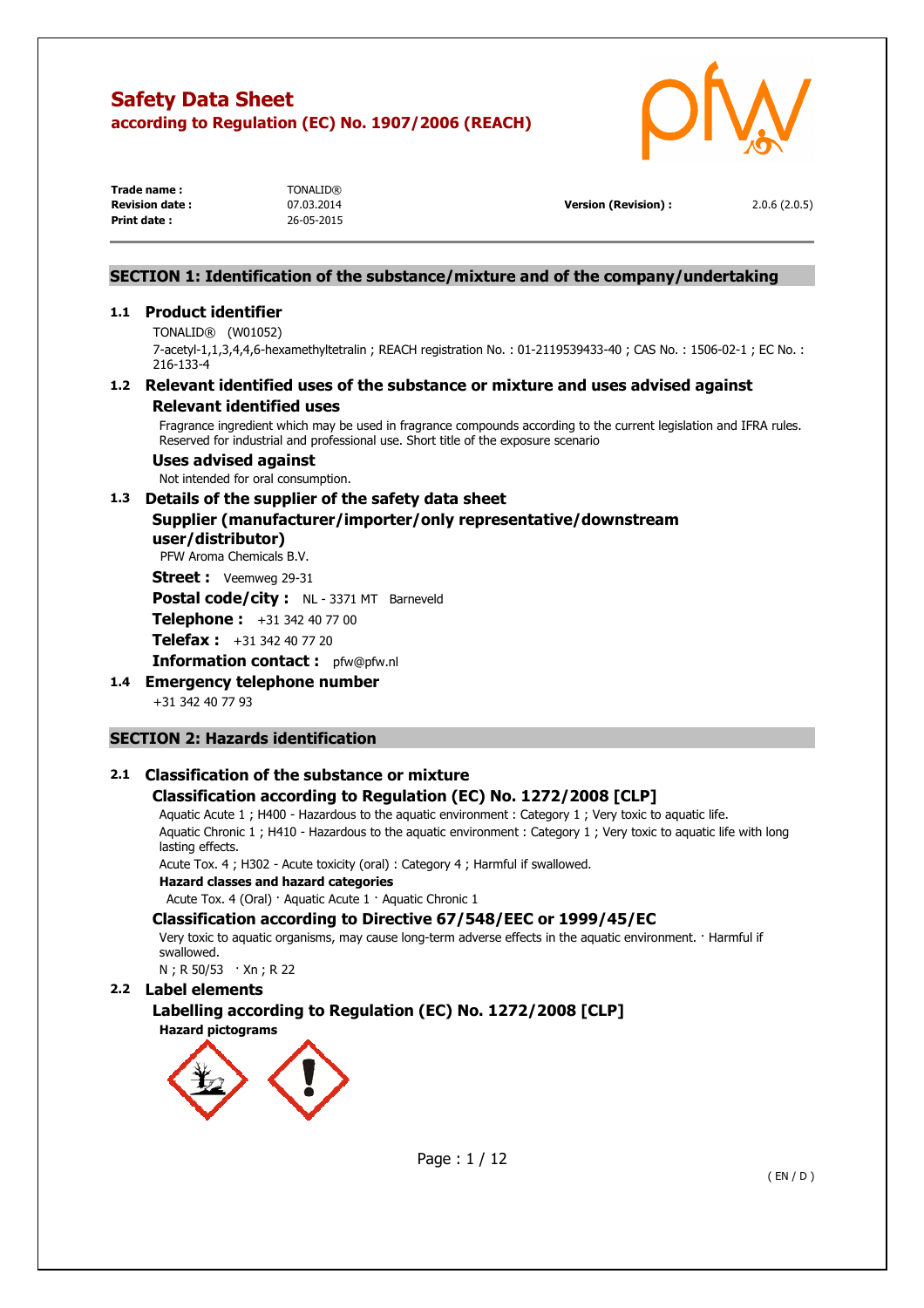

| Trade name:           | TONALID®   |                      |              |
|-----------------------|------------|----------------------|--------------|
| <b>Revision date:</b> | 07.03.2014 | Version (Revision) : | 2.0.6(2.0.5) |
| Print date :          | 26-05-2015 |                      |              |
|                       |            |                      |              |

|     |                                 | Environment (GHS09) · Exclamation mark (GHS07)                                           |
|-----|---------------------------------|------------------------------------------------------------------------------------------|
|     | <b>Signal word</b>              |                                                                                          |
|     | Warning                         |                                                                                          |
|     | <b>Hazard statements</b>        |                                                                                          |
|     | H302                            | Harmful if swallowed.                                                                    |
|     | H410                            | Very toxic to aquatic life with long lasting effects.                                    |
|     | <b>Precautionary statements</b> |                                                                                          |
|     | P <sub>264</sub>                | Wash hands thoroughly after handling.                                                    |
|     | P273                            | Avoid release to the environment.                                                        |
|     | P301+P312                       | IF SWALLOWED: Call a POISON CENTER/doctor if you feel unwell.                            |
|     | P391                            | Collect spillage.                                                                        |
|     | P501                            | Dispose of contents/container to a chemical waste treatment facility or recycling plant. |
| 2.3 | Other hazards                   |                                                                                          |

None

## **SECTION 3: Composition / information on ingredients**

### **3.1 Substances**

**Substance name :** 7-acetyl-1,1,3,4,4,6-hexamethyltetralin

**EC No. :** 216-133-4

**REACH No. :** 01-2119539433-40

**CAS No. :** 1506-02-1

**Purity :** ≥ 97 % [mass]

### **Synonymes**

 **IUPAC :** 1-(3,5,5,6,8,8-Hexamethyl-5,6,7,8- tetrahydronaphthalen-2-yl)ethanone **INCI :** ACETYL HEXAMETHYL TETRALIN

### **SECTION 4: First aid measures**

### **4.1 Description of first aid measures**

### **General information**

Medical treatment necessary. Remove victim out of the danger area. Put victim at rest, cover with a blanket and keep warm. Do not leave affected person unattended. If unconscious place in recovery position and seek medical advice.

#### **In case of inhalation**

Remove casualty to fresh air and keep warm and at rest. If breathing is irregular or stopped, administer artificial respiration.

### **In case of skin contact**

Wash immediately with: Water Do not wash with: Solvents/Thinner

### **After eye contact**

In case of contact with eyes flush immediately with plenty of flowing water for 10 to 15 minutes holding eyelids apart and consult an ophthalmologist.

### **After ingestion**

Rinse mouth thoroughly with water. Call a physician in any case! Let water be drunken in little sips (dilution effect). Do NOT induce vomiting.

### **4.2 Most important symptoms and effects, both acute and delayed**

No information available.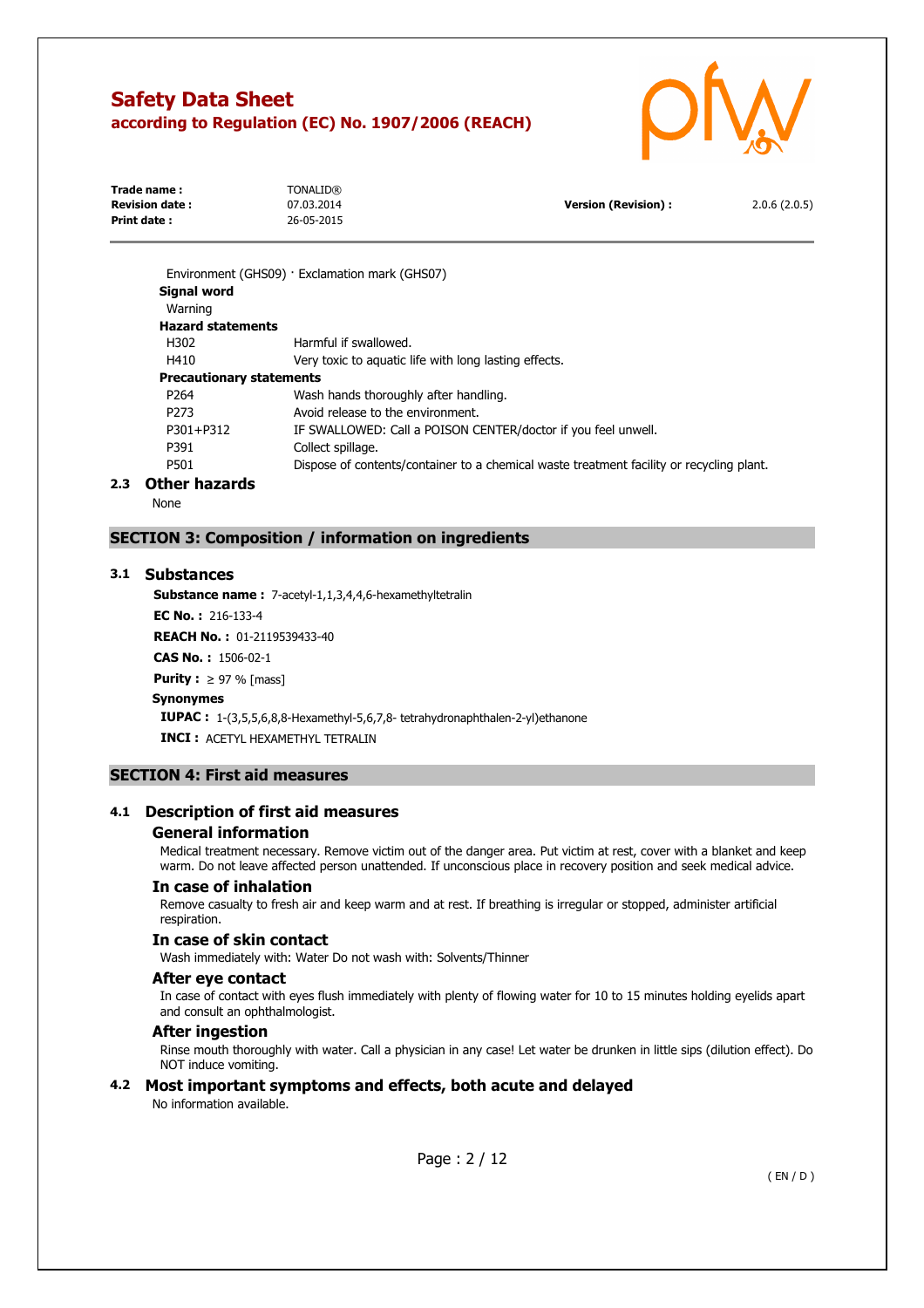

| Trade name:           | <b>TONALID®</b> |                      |              |
|-----------------------|-----------------|----------------------|--------------|
| <b>Revision date:</b> | 07.03.2014      | Version (Revision) : | 2.0.6(2.0.5) |
| Print date:           | 26-05-2015      |                      |              |

## **4.3 Indication of any immediate medical attention and special treatment needed**  None

### **SECTION 5: Firefighting measures**

### **5.1 Extinguishing media**

**Suitable extinguishing media** 

alcohol resistant foam. Extinguishing powder. Water mist

### **Unsuitable extinguishing media**

Strong water jet.

### **5.2 Special hazards arising from the substance or mixture**

**Hazardous combustion products** 

In case of fire may be liberated: Carbon dioxide (CO2) Carbon monoxide (CO).

### **5.3 Advice for firefighters**

Do not inhale explosion and combustion gases. Use water spray jet to protect personnel and to cool endangered containers. Do not allow run-off from fire-fighting to enter drains or water courses. Very toxic to aquatic life. May cause long lasting harmful effects to aquatic life.

### **Special protective equipment for firefighters**

Wear a self-contained breathing apparatus and chemical protective clothing.

### **SECTION 6: Accidental release measures**

### **6.1 Personal precautions, protective equipment and emergency procedures**

Do not breathe dust. Provide adequate ventilation. Remove persons to safety. See protective measures under point 7 and 8.

### **6.2 Environmental precautions**

Ensure all waste water is collected and treated via a waste water treatment plant. In case of entry into waterways, soil or drains, inform the responsible authorities. Very toxic to aquatic life. May cause long lasting harmful effects to aquatic life. Clear up spills immediately and dispose of waste safely.

### **6.3 Methods and material for containment and cleaning up**

Wet clean or vacuum up solids. Avoid generation of dust. Collect in closed and suitable containers for disposal.

## **6.4 Reference to other sections**

See protective measures under point 7 and 8.

### **SECTION 7: Handling and storage**

### **7.1 Precautions for safe handling**

When using do not eat, drink, smoke, sniff. Wash hands before breaks and after work. Provide adequate ventilation as well as local exhaustion at critical locations. All work processes must always be designed so that the following is as low as possible: eye contact, skin contact. Wear personal protection equipment (see chapter 8). Ensure operatives are trained to minimise exposures.

# **7.2 Conditions for safe storage, including any incompatibilities**

### **Technical measures and storage conditions**

Ensure adequate ventilation of the storage area. Keep/Store only in original container. Use isolated drainage to prevent discharge to soil. Restrict access to stockrooms. Never use pressure to empty container.

### **Hints on joint storage**

Keep away from oxidising agent . acid and alkali .

Page : 3 / 12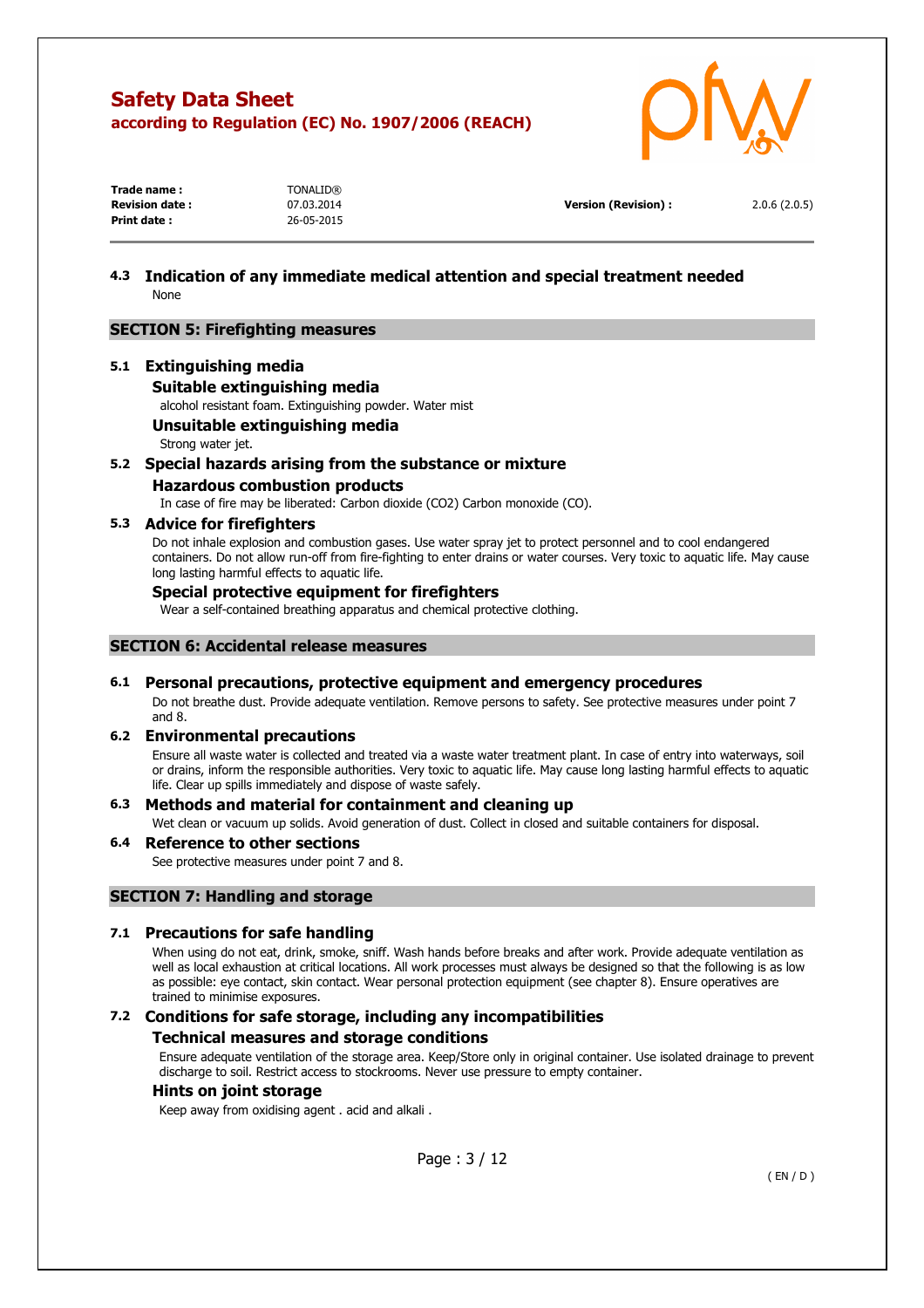

| Trade name:           | TONALID®   |                            |              |
|-----------------------|------------|----------------------------|--------------|
| <b>Revision date:</b> | 07.03.2014 | <b>Version (Revision):</b> | 2.0.6(2.0.5) |
| Print date:           | 26-05-2015 |                            |              |
|                       |            |                            |              |
|                       |            |                            |              |
|                       |            |                            |              |

**Storage class :** 13 **Storage class (TRGS 510) :** 11

## **7.3 Specific end use(s)**

None

### **SECTION 8: Exposure controls/personal protection**

### **8.1 Control parameters**

To date, no national critical limit values exist.

## **DNEL/DMEL and PNEC values**

### **DNEL/DMEL**

Exposure route : Dermal Limit value : 0,915 mg/kg bw/day

Exposure route : Dermal Limit value : 0,305 mg/kg bw/day

Exposure route : Thhalation Limit value :  $0.131 \text{ mg/m}^3$ Literature infomation : Chemical Safety Report

Exposure route : Inhalation<br>Exposure frequency : The Long Term Limit value :  $0.0435$  mg/m<sup>3</sup> Literature infomation : Chemical Safety Report

Exposure route : The Coral Limit value :  $1,2$  mg/kg bw/day Literature infomation : Chemical Safety Report

Exposure route : Call Oral Limit value : 0,0125 mg/kg bw/day Literature infomation : Chemical Safety Report

Exposure route : Dermal Limit value :  $1,8$  mg/kg bw/day

Limit value type : DNEL/DMEL (Consumer) ( 7-acetyl-1,1,3,4,4,6-hexamethyltetralin ; CAS No. : 1506-02-1  $\lambda$ Exposure frequency : Short term (acute), systemic Literature infomation : Chemical Safety Report Limit value type : DNEL/DMEL (Consumer) ( 7-acetyl-1,1,3,4,4,6-hexamethyltetralin ; CAS No. : 1506-02-1 ) Exposure frequency : Long Term (repeated), systemic Literature infomation : Chemical Safety Report Limit value type : DNEL/DMEL (Consumer) ( 7-acetyl-1,1,3,4,4,6-hexamethyltetralin ; CAS No. : 1506-02-1 ) Exposure frequency : Short term (acute), systemic Limit value type : DNEL/DMEL (Consumer) ( 7-acetyl-1,1,3,4,4,6-hexamethyltetralin ; CAS No. : 1506-02-1  $\lambda$ Long Term (repeated), systemic Limit value type : DNEL/DMEL (Consumer) ( 7-acetyl-1,1,3,4,4,6-hexamethyltetralin ; CAS No. : 1506-02-1 ) Exposure frequency : Short term (acute), systemic Limit value type : DNEL/DMEL (Consumer) ( 7-acetyl-1,1,3,4,4,6-hexamethyltetralin ; CAS No. : 1506-02-1 ) Exposure frequency : Long Term (repeated), systemic Limit value type : DNEL/DMEL (Industrial) ( 7-acetyl-1,1,3,4,4,6-hexamethyltetralin ; CAS No. : 1506-02-1 ) Exposure frequency : Short term (acute), systemic

Page : 4 / 12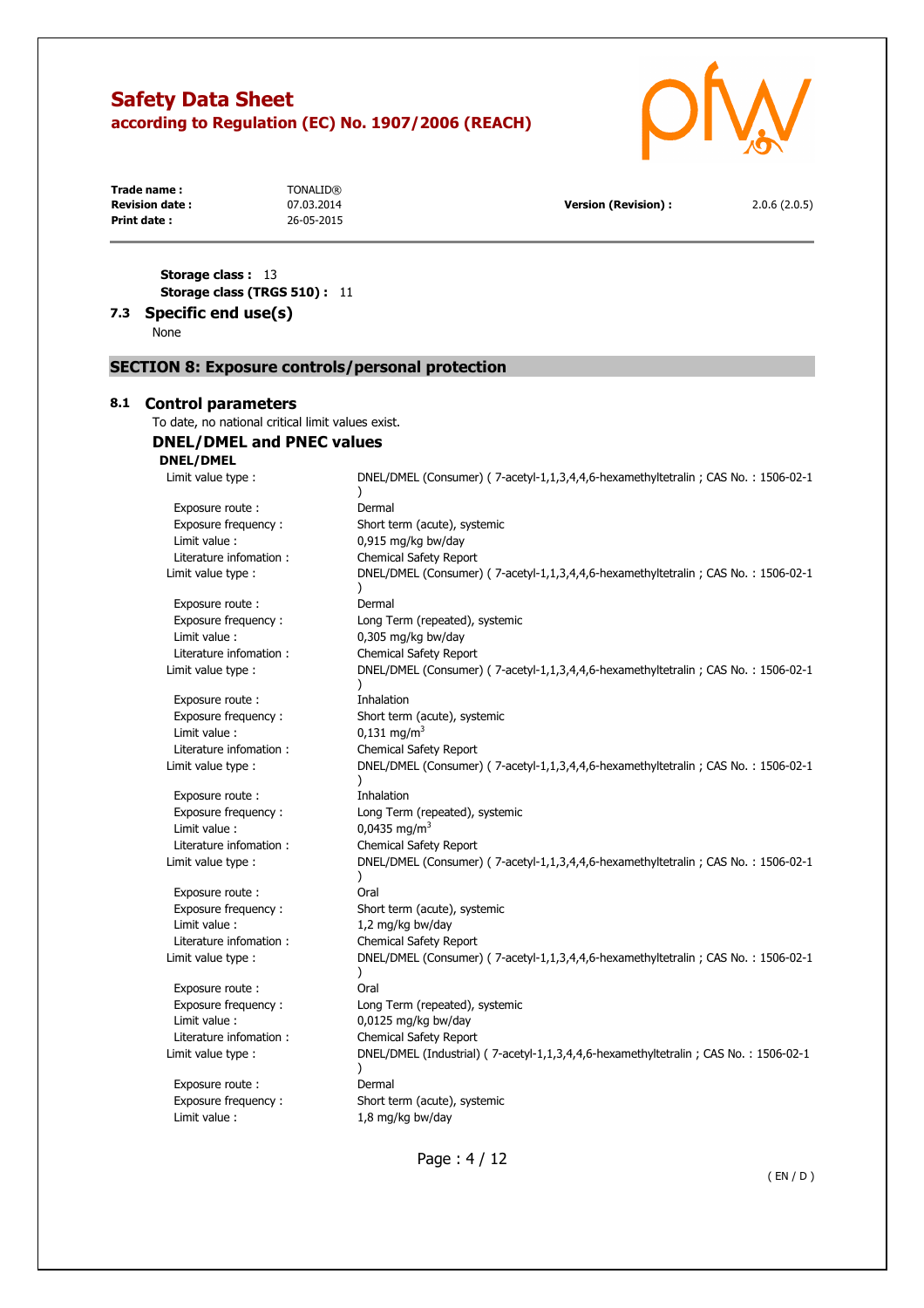

| Trade name:<br><b>Revision date:</b>  | <b>TONALID®</b><br>07.03.2014 | <b>Version (Revision):</b><br>2.0.6(2.0.5)                                                                |
|---------------------------------------|-------------------------------|-----------------------------------------------------------------------------------------------------------|
| Print date:                           | 26-05-2015                    |                                                                                                           |
| Literature infomation:                |                               | <b>Chemical Safety Report</b>                                                                             |
| Limit value type :                    |                               | DNEL/DMEL (Industrial) (7-acetyl-1,1,3,4,4,6-hexamethyltetralin; CAS No.: 1506-02-1                       |
| Exposure route:                       |                               | Dermal                                                                                                    |
| Exposure frequency:                   |                               | Long Term (repeated), systemic                                                                            |
| Limit value :                         |                               | 0,61 mg/kg bw/day                                                                                         |
| Literature infomation:                |                               | Chemical Safety Report                                                                                    |
| Limit value type :                    |                               | DNEL/DMEL (Industrial) (7-acetyl-1,1,3,4,4,6-hexamethyltetralin; CAS No.: 1506-02-1                       |
| Exposure route:                       |                               | Inhalation                                                                                                |
| Exposure frequency:                   |                               | Short term (acute), systemic                                                                              |
| Limit value :                         |                               | $0,525$ mg/m <sup>3</sup>                                                                                 |
| Literature infomation:                |                               | Chemical Safety Report                                                                                    |
| Limit value type :                    |                               | DNEL/DMEL (Industrial) (7-acetyl-1,1,3,4,4,6-hexamethyltetralin; CAS No.: 1506-02-1                       |
| Exposure route:                       |                               | Inhalation                                                                                                |
| Exposure frequency:                   |                               | Long Term (repeated), systemic                                                                            |
| Limit value :                         |                               | $0,175$ mg/m <sup>3</sup>                                                                                 |
| Literature infomation:<br><b>PNEC</b> |                               | Chemical Safety Report                                                                                    |
| Limit value type :                    |                               | PNEC aquatic, freshwater (7-acetyl-1,1,3,4,4,6-hexamethyltetralin; CAS No.: 1506-02-<br>1)                |
| Exposure route:                       |                               | Water (Including sewage plant)                                                                            |
| Limit value :                         |                               | $2,2 \mu g/l$                                                                                             |
| Literature infomation :               |                               | Chemical Safety Report                                                                                    |
| Limit value type :                    |                               | PNEC aquatic, intermittent release (7-acetyl-1,1,3,4,4,6-hexamethyltetralin; CAS No.:<br>$1506 - 02 - 1)$ |
| Exposure route:                       |                               | Water (Including sewage plant)                                                                            |
| Limit value :                         |                               | $0,72 \mu g/l$                                                                                            |
| Literature infomation:                |                               | Chemical Safety Report                                                                                    |
| Limit value type :                    |                               | PNEC aquatic, marine water (7-acetyl-1,1,3,4,4,6-hexamethyltetralin; CAS No.: 1506-<br>$02-1)$            |
| Exposure route:                       |                               | Water (Including sewage plant)                                                                            |
| Limit value :                         |                               | $0,22 \mu g/l$                                                                                            |
| Literature infomation:                |                               | Chemical Safety Report                                                                                    |
| Limit value type :                    |                               | PNEC sediment, freshwater (7-acetyl-1,1,3,4,4,6-hexamethyltetralin; CAS No.: 1506-<br>$02-1)$             |
| Limit value:                          |                               | 1,72 mg/kg sediment dw                                                                                    |
| Literature infomation:                |                               | Chemical Safety Report                                                                                    |
| Limit value type :                    |                               | PNEC sediment, marine water (7-acetyl-1,1,3,4,4,6-hexamethyltetralin; CAS No.:<br>1506-02-1)              |
| Limit value :                         |                               | 0,345 mg/kg sediment dw                                                                                   |
| Literature infomation:                |                               | <b>Chemical Safety Report</b>                                                                             |
| Limit value type :                    |                               | PNEC soil, freshwater (7-acetyl-1,1,3,4,4,6-hexamethyltetralin; CAS No.: 1506-02-1)                       |
| Exposure route :<br>Limit value :     |                               | Soil<br>0,31 mg/kg soil dw                                                                                |
| Literature infomation:                |                               | Chemical Safety Report                                                                                    |
| Limit value type :                    |                               | PNEC Secondary Poisoning (7-acetyl-1,1,3,4,4,6-hexamethyltetralin; CAS No.: 1506-<br>$02-1)$              |
| Limit value :                         |                               | 1,1 mg/kg food                                                                                            |
| Literature infomation:                |                               | Chemical Safety Report                                                                                    |
| Limit value type :                    |                               | PNEC sewage treatment plant (STP) (7-acetyl-1,1,3,4,4,6-hexamethyltetralin; CAS No.<br>$: 1506-02-1)$     |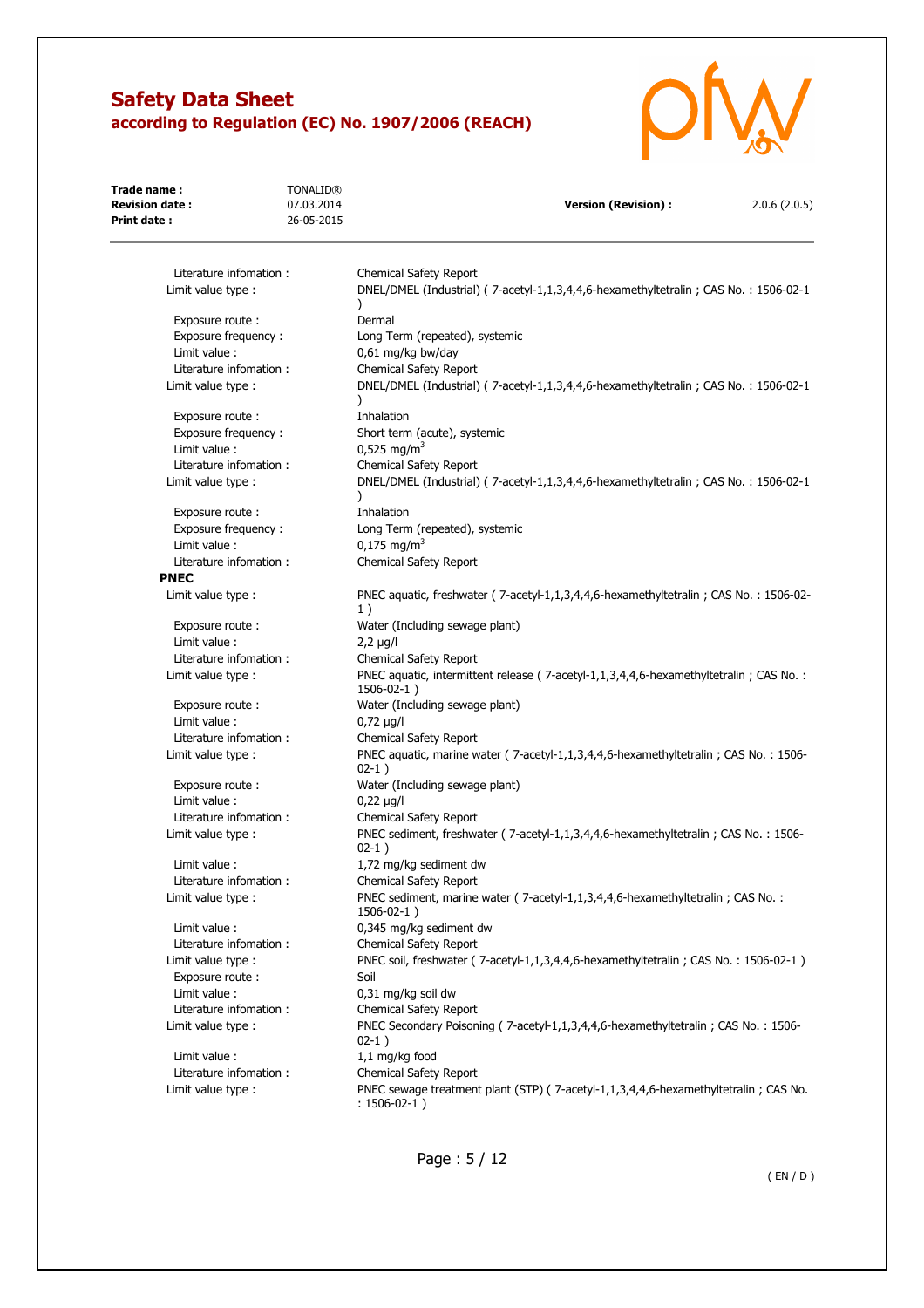

| Trade name:           | <b>TONALID®</b> |                            |              |
|-----------------------|-----------------|----------------------------|--------------|
| <b>Revision date:</b> | 07.03.2014      | <b>Version (Revision):</b> | 2.0.6(2.0.5) |
| Print date:           | 26-05-2015      |                            |              |

| Exposure route:        | Water (Including sewage plant) |
|------------------------|--------------------------------|
| Limit value:           | $2,2$ mg/l                     |
| Literature infomation: | <b>Chemical Safety Report</b>  |

### **8.2 Exposure controls**

When using do not eat, drink, smoke, sniff. Wash hands before breaks and after work.

### **Appropriate engineering controls**

Provide adequate ventilation as well as local exhaustion at critical locations. If technical exhaust or ventilation measures are not possible or insufficient, respiratory protection must be worn.

### **Personal protection equipment**

### **Eye/face protection**

The use of safety glasses is recommended.

### **Skin protection**

#### **Hand protection**

Use protective gloves. The quality of the protective gloves resistant to chemicals must be chosen as a function of the specific working place concentration and quantity of hazardous substances. Breakthrough times and swelling properties of the material must be taken into consideration.

**Suitable material** : NR (natural rubber, natural latex)

**Breakthrough time (maximum wearing time)** : >480 min.

**Thickness of the glove material** : 1.60 mm

**Body protection** 

**Overall** 

### **Respiratory protection**

Respiratory protection necessary at: exceeding exposure limit values Type : (FFP2) Handling larger quantities. Container device with compressed air (DIN EN 137) / Filtering device (full mask or mouthpiece) with filter: Filter types:A, B, E, K. Class 1: Maximum permitted contaminant concentration in inhaled air = 1000 mL/m3 (0.1 % by vol.); class 2: maximum permitted contaminant concentration in inhaled air = 5000 mL/m3 (0.5 % by vol.); class 3: maximum permitted contaminant concentration in inhaled air =  $10000$  mL/m3 (1.0 % by vol.)

### **General health and safety measures**

Full-face mask or mouthpiece with particulate filter: maximum use concentration for substances with exposure limits: P1 filter: up to a max. of 4 times the exposure limit. P2 filter: up to a max. of 15 times the exposure limit. P3 filter: up to a max. of 400 times the exposure limit.

### **Environmental exposure controls**

Send to a hazardous waste incinerator facility under observation of official regulations.

### **SECTION 9: Physical and chemical properties**

### **9.1 Information on basic physical and chemical properties**

**Odour threshold in air :** No data available

### **Safety relevant basis data**

| <b>Physical state:</b>            |            |   | solid             |    |                     |
|-----------------------------------|------------|---|-------------------|----|---------------------|
| Colour :                          |            |   | off-white         |    |                     |
| Odour:                            |            |   | musky             |    |                     |
| Melting point/melting range:      | (1013 hPa) | > | 54                | °C |                     |
| Boiling temperature/boiling range | 1013 hPa)  |   | 326               | °C |                     |
| Decomposition temperature :       | 1013 hPa)  |   | No data available |    |                     |
| Flash point (Closed Cup):         |            | > | 100               | °C | <b>DIN EN 51578</b> |
| Flammability (solid, gas):        |            |   | none              |    |                     |
| Auto-ignition temperature :       |            | > | 400               | ۰c |                     |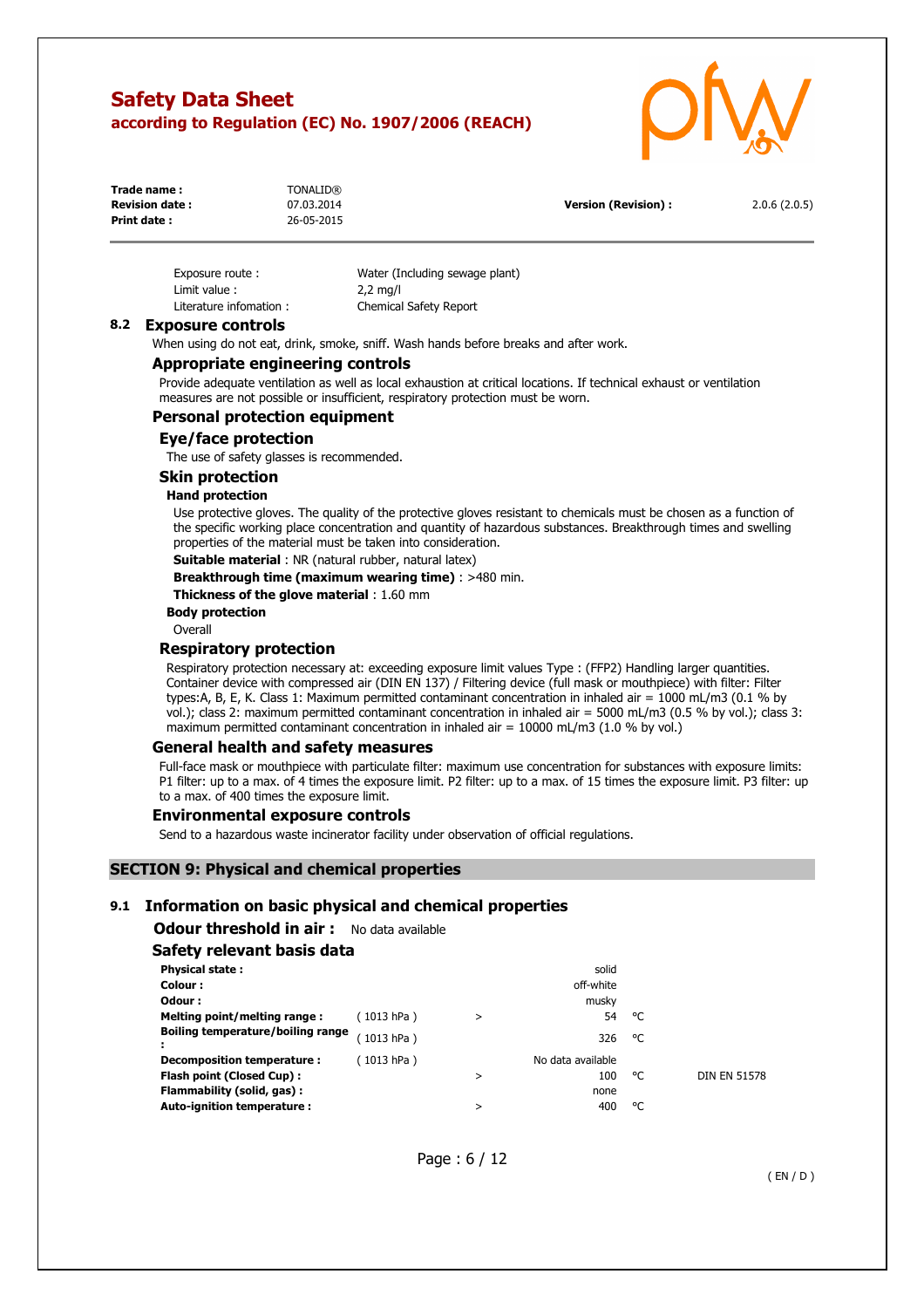

| Trade name:<br><b>Revision date:</b><br><b>Print date:</b> | <b>TONALID®</b><br>07.03.2014<br>26-05-2015 |           |     | <b>Version (Revision):</b> |                   | 2.0.6(2.0.5) |
|------------------------------------------------------------|---------------------------------------------|-----------|-----|----------------------------|-------------------|--------------|
| <b>Evaporation rate:</b>                                   |                                             |           |     | slowly evaporating         |                   |              |
| Lower explosion limit :                                    |                                             |           |     | No data available          |                   |              |
| <b>Upper explosion limit:</b>                              |                                             |           |     | No data available          |                   |              |
| <b>Explosive properties:</b>                               |                                             |           |     | none                       |                   |              |
| Vapour pressure :                                          |                                             | $50 °C$ ) | ca. | 0,012                      | hPa               |              |
| Vapour pressure :                                          |                                             | (25 °C)   |     | 0,00068                    | hPa               |              |
| <b>Vapour Density</b>                                      |                                             | (25 °C )  |     |                            |                   |              |
| Density:                                                   |                                             | (20 °C)   | ca. | 0,96                       | q/cm <sup>3</sup> |              |
| Solubility in water:                                       |                                             | (25 °C )  |     | 1,25                       | mq/l              |              |
| pH value :                                                 |                                             |           |     | not applicable             |                   |              |
| Log Pow:                                                   |                                             |           |     | 5,4                        |                   |              |
| Viscosity :                                                |                                             | (20 °C )  |     | not applicable             |                   |              |
| <b>Oxidising properties:</b>                               |                                             |           |     | none                       |                   |              |

### **9.2 Other information**

Justification for data waiving. pH value: The substance is not soluble in water. Viscosity: Testing can be waived because substance is a solid.

### **SECTION 10: Stability and reactivity**

### **10.1 Reactivity**

No known hazardous reactions.

### **10.2 Chemical stability**

The product is stable under storage at normal ambient temperatures.

## **10.3 Possibility of hazardous reactions**

No hazardous reaction when handled and stored according to provisions.

## **10.4 Conditions to avoid**

Do not expose to temperatures above 50°C in original container.

## **10.5 Incompatible materials**

Exothermic reaction with: oxidising agent strong acid . strong alkali

### **10.6 Hazardous decomposition products**

Decomposition with: Carbon dioxide (CO2). Carbon monoxide (CO).

### **SECTION 11: Toxicological information**

### **11.1 Information on toxicological effects**

## **Acute effects**

| <b>Acute oral toxicity</b>     |                                                                    |
|--------------------------------|--------------------------------------------------------------------|
| Parameter:                     | LD50 (7-acetyl-1,1,3,4,4,6-hexamethyltetralin; CAS No.: 1506-02-1) |
| Exposure route:                | Oral                                                               |
| Species :                      | Rat                                                                |
| Effective dose:                | 920 mg/kg                                                          |
| Methode:                       | OECD 401 Acute Oral Toxicity                                       |
| <b>Acute dermal toxicity</b>   |                                                                    |
| Parameter:                     | LD50 (7-acetyl-1,1,3,4,4,6-hexamethyltetralin; CAS No.: 1506-02-1) |
| Exposure route:                | Dermal                                                             |
| Species:                       | Rat                                                                |
| Effective dose:                | 7940 mg/kg                                                         |
| rritant and corrosive effects' |                                                                    |

## **Irritant and corrosive effects**

**Primary irritation to the skin**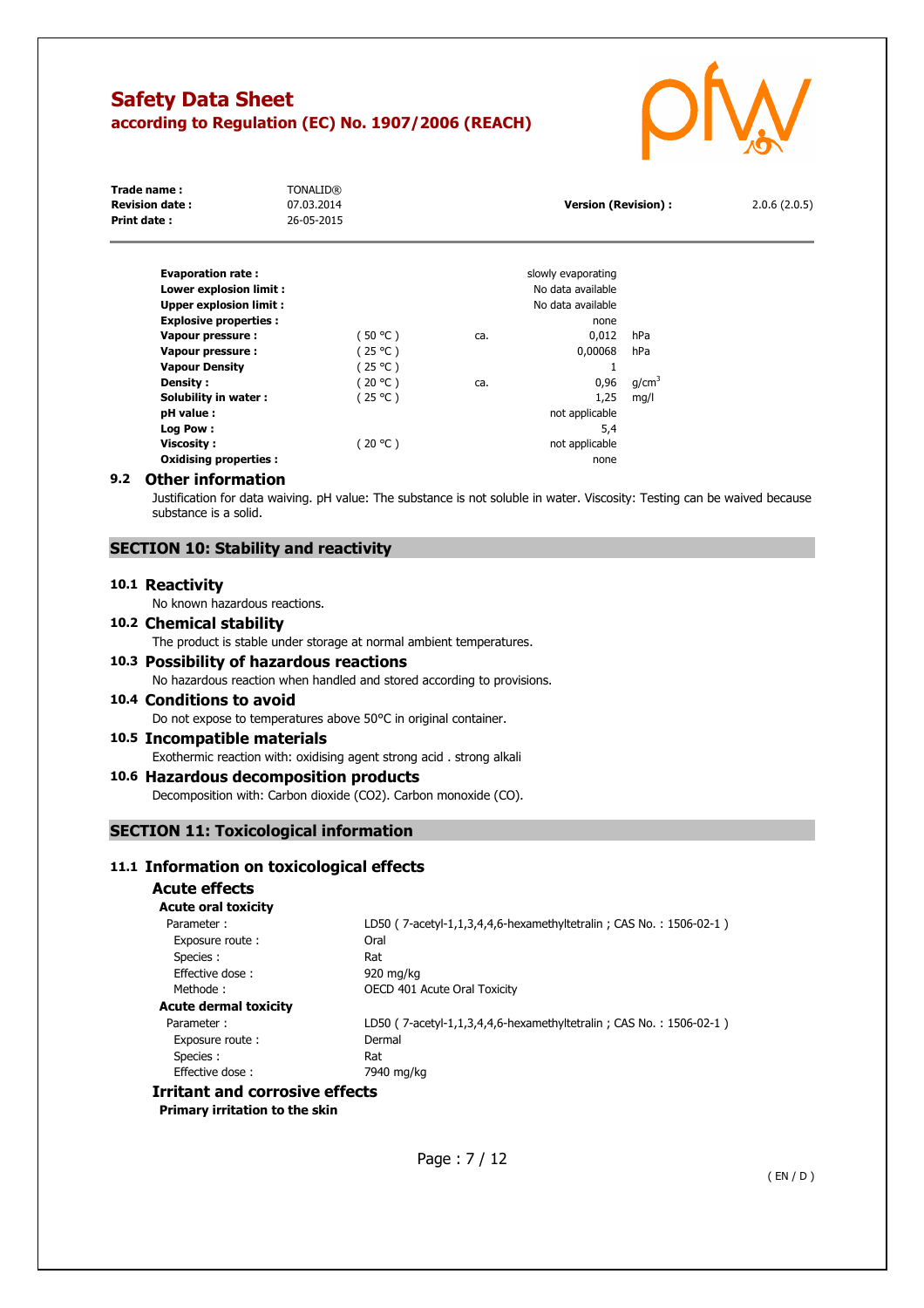

| Trade name:<br><b>Revision date:</b><br><b>Print date:</b> | <b>TONALID®</b><br>07.03.2014<br>26-05-2015 | <b>Version (Revision):</b><br>2.0.6(2.0.5)                                                               |
|------------------------------------------------------------|---------------------------------------------|----------------------------------------------------------------------------------------------------------|
| Parameter:                                                 |                                             |                                                                                                          |
| Parameter:                                                 |                                             | Irritation of the skin (7-acetyl-1,1,3,4,4,6-hexamethyltetralin; CAS No.: 1506-02-1)<br>human            |
| Result:                                                    |                                             | No irritation                                                                                            |
| Parameter:                                                 |                                             | Irritation of the skin (7-acetyl-1,1,3,4,4,6-hexamethyltetralin; CAS No.: 1506-02-1)                     |
| Parameter:                                                 |                                             | Rabbit                                                                                                   |
| Result:                                                    |                                             | No irritation                                                                                            |
| Methode:                                                   |                                             | Annex V of EEC Directive 79/831                                                                          |
| <b>Irritation to eyes</b>                                  |                                             |                                                                                                          |
| Parameter:                                                 |                                             | Irritation of the eyes ( $7$ -acetyl-1,1,3,4,4,6-hexamethyltetralin; CAS No.: 1506-02-1)                 |
| Parameter:                                                 |                                             | Rabbit                                                                                                   |
| Result:                                                    |                                             | No irritation                                                                                            |
| Methode:                                                   |                                             | OECD 405 Acute Eye Irritation/Corrosion                                                                  |
|                                                            |                                             |                                                                                                          |
| Irritation to respiratory tract                            |                                             |                                                                                                          |
| Parameter:                                                 |                                             | Irritation to respiratory tract (7-acetyl-1,1,3,4,4,6-hexamethyltetralin; CAS No.:<br>$1506 - 02 - 1)$   |
| Parameter:                                                 |                                             | human                                                                                                    |
| Result:                                                    |                                             | No irritation                                                                                            |
|                                                            |                                             | <b>CMR effects (carcinogenicity, mutagenicity and toxicity for reproduction)</b>                         |
| Carcinogenicity                                            |                                             |                                                                                                          |
| Parameter:                                                 |                                             | Carcinogenicity (7-acetyl-1,1,3,4,4,6-hexamethyltetralin; CAS No.: 1506-02-1)                            |
| Species :                                                  |                                             | Rat                                                                                                      |
| Test result:                                               |                                             | negative                                                                                                 |
| <b>Germ cell mutagenicity/Genotoxicity</b>                 |                                             |                                                                                                          |
| In vitro mutagenicity                                      |                                             |                                                                                                          |
| Parameter:                                                 |                                             | Chromosomal aberrations mammalian cells (7-acetyl-1,1,3,4,4,6-hexamethyltetralin;<br>CAS No.: 1506-02-1) |
| Exposure route:                                            |                                             | In vitro mutagenicity                                                                                    |
| Species :                                                  |                                             | Hamster cells                                                                                            |
| Test result:                                               |                                             | Negative (without metabolic activation). Negative (with metabolic activation).                           |
| Methode:                                                   |                                             | OECD 473 in vitro mammalian chromosome aberration test                                                   |
| <b>SECTION 12: Ecological information</b>                  |                                             |                                                                                                          |
| 12.1 Toxicity                                              |                                             |                                                                                                          |
| <b>Aquatic toxicity</b>                                    |                                             |                                                                                                          |
| Acute (short-term) algae toxicity                          |                                             |                                                                                                          |
| Parameter:                                                 |                                             | EC50 (7-acetyl-1,1,3,4,4,6-hexamethyltetralin; CAS No.: 1506-02-1)                                       |
| Species:                                                   |                                             | Daphnia sp. Acute immobilisation test                                                                    |
| Evaluation parameter :                                     |                                             | semi-static                                                                                              |
| Effective dose:                                            |                                             | $0,244$ mg/l                                                                                             |
| Exposure time :                                            |                                             | 21 days                                                                                                  |
| Methode:                                                   |                                             | <b>OECD 211</b>                                                                                          |
| <b>Terrestrial toxicity</b>                                |                                             |                                                                                                          |
| <b>Acute earthworm toxicity</b>                            |                                             |                                                                                                          |
| Parameter:                                                 |                                             | Acute earthworm toxicity (7-acetyl-1,1,3,4,4,6-hexamethyltetralin; CAS No.: 1506-<br>$02-1)$             |
| Species:                                                   |                                             | Eisenia foetida                                                                                          |
| Evaluation parameter :<br>Effective concentration:         |                                             | Chronical earthworm toxicity (reproduction)<br>105 mg/kg                                                 |
| 12.2 Persistence and degradability                         |                                             |                                                                                                          |
|                                                            |                                             |                                                                                                          |
|                                                            |                                             | $P_{200} \cdot 8/12$                                                                                     |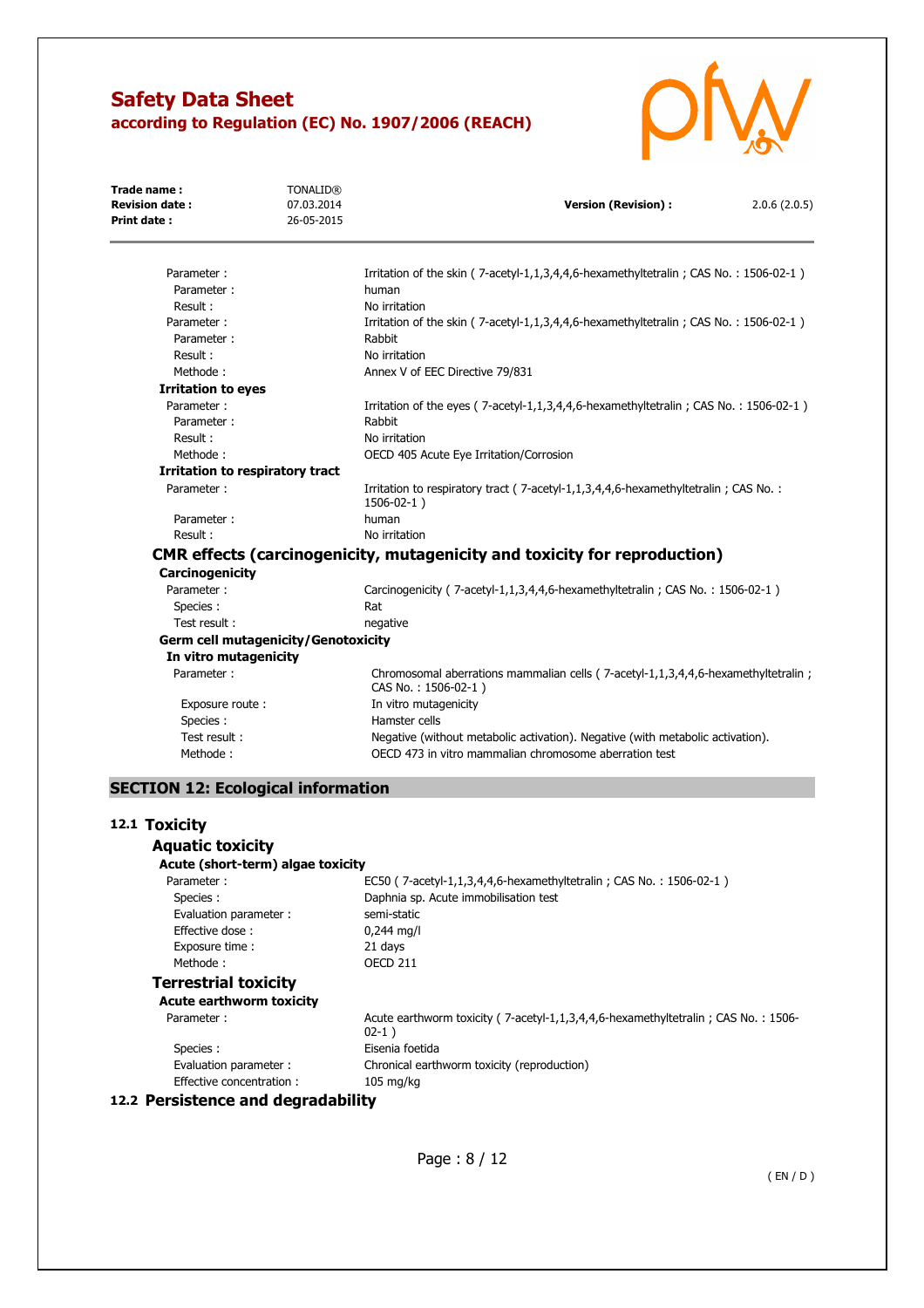

| Trade name:<br><b>Revision date:</b><br><b>Print date:</b>        | <b>TONALID®</b><br>07.03.2014<br>26-05-2015 | <b>Version (Revision):</b>                                                                                                                                                | 2.0.6(2.0.5) |
|-------------------------------------------------------------------|---------------------------------------------|---------------------------------------------------------------------------------------------------------------------------------------------------------------------------|--------------|
|                                                                   |                                             |                                                                                                                                                                           |              |
| <b>Abiotic degradation</b><br><b>Abiotic degradation in Water</b> |                                             |                                                                                                                                                                           |              |
| <b>Hydrolysis</b>                                                 |                                             |                                                                                                                                                                           |              |
| Parameter:                                                        |                                             | Hydrolysis (7-acetyl-1,1,3,4,4,6-hexamethyltetralin; CAS No.: 1506-02-1)                                                                                                  |              |
| Type:                                                             |                                             | pH=4, 7 and 9                                                                                                                                                             |              |
|                                                                   |                                             | Rate constant                                                                                                                                                             |              |
| Result:                                                           |                                             | ca. $0 d^{-1}$                                                                                                                                                            |              |
|                                                                   |                                             | 5 days                                                                                                                                                                    |              |
| Methode:                                                          |                                             | <b>OECD 111</b>                                                                                                                                                           |              |
| <b>Biodegradation</b>                                             |                                             |                                                                                                                                                                           |              |
| Analytical method:<br>Evaluation :                                |                                             | Biodegradation (7-acetyl-1,1,3,4,4,6-hexamethyltetralin; CAS No.: 1506-02-1)<br>Inherently biodegradable, not fulfilling specific criteria.                               |              |
| 12.3 Bioaccumulative potential                                    |                                             |                                                                                                                                                                           |              |
| Parameter:                                                        |                                             | Partition coefficient n-octanol/water (log P O/W) (7-acetyl-1,1,3,4,4,6-hexamethyltetralin<br>; CAS No.: 1506-02-1)<br>Partition coefficient n-octanol /water (log P O/W) |              |
| Result:                                                           |                                             | 5,7                                                                                                                                                                       |              |
| Methode:                                                          |                                             | OECD 117 High Performance Liquid Chromatography (HPLC)                                                                                                                    |              |
| Parameter:                                                        |                                             | Bioconcentration (7-acetyl-1,1,3,4,4,6-hexamethyltetralin; CAS No.: 1506-02-1)                                                                                            |              |
| Species:                                                          |                                             | Lepomis macrochirus (Bluegill)                                                                                                                                            |              |
|                                                                   |                                             | Bioconcentration factor (BCF)                                                                                                                                             |              |
| Result:                                                           |                                             | 597 l/kg ww                                                                                                                                                               |              |
| Methode:                                                          |                                             | OECD 305 Bioaccumulation in Fish: Aqueous and Dietary Exposure                                                                                                            |              |
|                                                                   |                                             | Based on the n-octanol/water partition coefficient accumulation in organisms is possible.                                                                                 |              |
| 12.4 Mobility in soil                                             |                                             |                                                                                                                                                                           |              |
| <b>Adsorption/Desorption</b>                                      |                                             |                                                                                                                                                                           |              |
| Parameter:<br>Log Koc:                                            |                                             | Adsorption coefficient (7-acetyl-1,1,3,4,4,6-hexamethyltetralin; CAS No.: 1506-02-1)<br>ca. 29512                                                                         |              |
| 12.5 Results of PBT and vPvB assessment                           |                                             |                                                                                                                                                                           |              |
|                                                                   |                                             |                                                                                                                                                                           |              |
| 12.6 Other adverse effects                                        |                                             | This substance does not meet the PBT/vPvB criteria of REACH, annex XIII.                                                                                                  |              |
|                                                                   |                                             |                                                                                                                                                                           |              |
|                                                                   |                                             | Very toxic to aquatic life. May cause long lasting harmful effects to aquatic life.                                                                                       |              |
| 12.7 Further ecological information                               |                                             |                                                                                                                                                                           |              |
| None                                                              |                                             |                                                                                                                                                                           |              |
| <b>SECTION 13: Disposal considerations</b>                        |                                             |                                                                                                                                                                           |              |
| 13.1 Waste treatment methods                                      |                                             |                                                                                                                                                                           |              |
|                                                                   |                                             | Send to a hazardous waste incinerator facility under observation of official regulations.                                                                                 |              |
| <b>SECTION 14: Transport information</b>                          |                                             |                                                                                                                                                                           |              |
| 14.1 UN number                                                    |                                             |                                                                                                                                                                           |              |
| <b>UN 3077</b>                                                    |                                             |                                                                                                                                                                           |              |
| 14.2 UN proper shipping name                                      |                                             |                                                                                                                                                                           |              |
| Land transport (ADR/RID)<br>Sea transport (IMDG)                  |                                             | ENVIRONMENTALLY HAZARDOUS SUBSTANCE, SOLID, N.O.S. (acetyl hexamethyl tetralin)                                                                                           |              |
|                                                                   |                                             |                                                                                                                                                                           |              |
|                                                                   |                                             |                                                                                                                                                                           |              |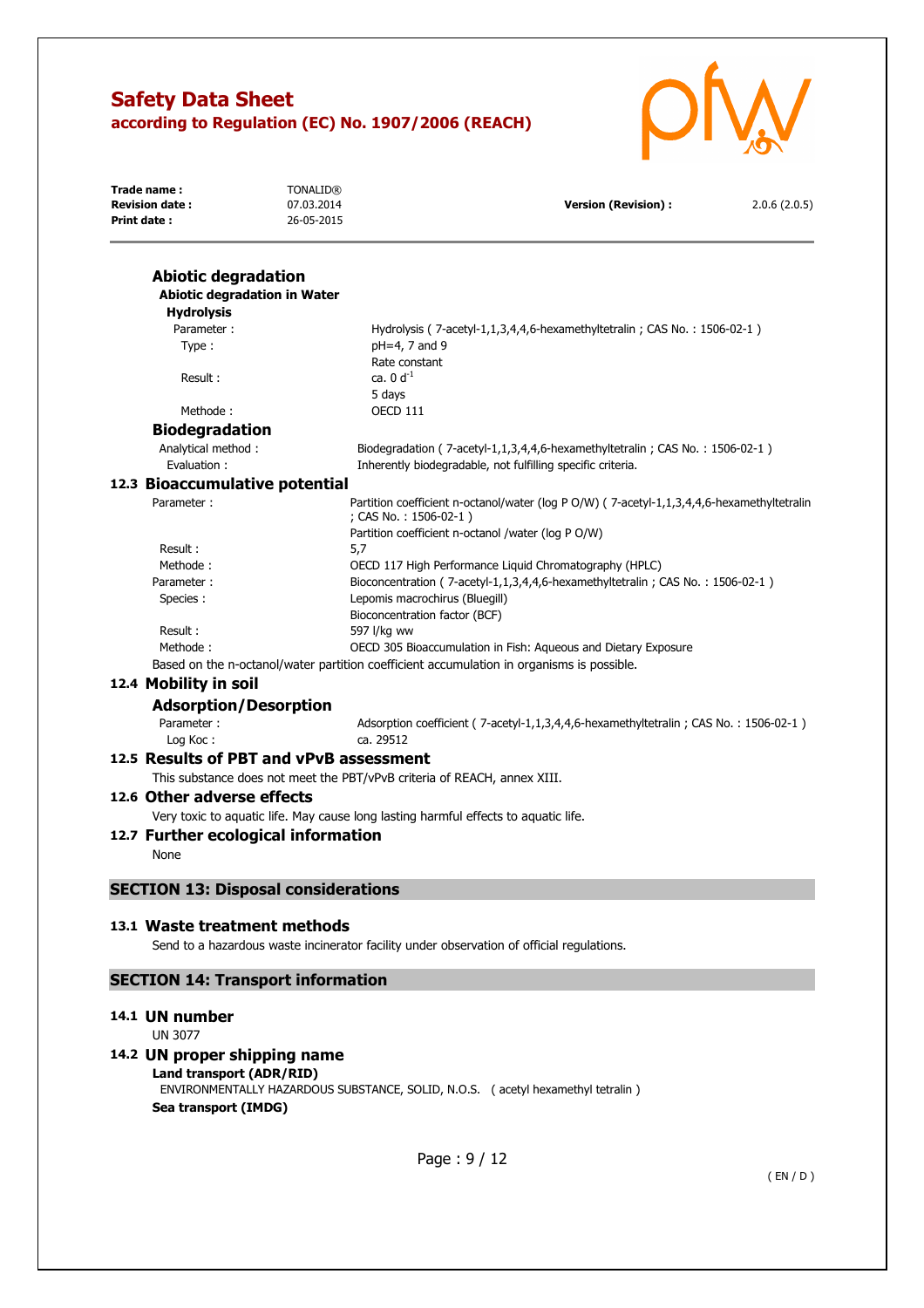

| Trade name:<br><b>Revision date:</b><br>Print date: | <b>TONALID®</b><br>07.03.2014<br>26-05-2015 | Version (Revision) : | 2.0.6(2.0.5) |
|-----------------------------------------------------|---------------------------------------------|----------------------|--------------|
|                                                     |                                             |                      |              |

ENVIRONMENTALLY HAZARDOUS SUBSTANCE, SOLID, N.O.S. ( acetyl hexamethyl tetralin )

| Air transport (ICAO-TI / IATA-DGR)                    | ENVIRONMENTALLY HAZARDOUS SUBSTANCE, SOLID, N.O.S. (acetyl hexamethyl tetralin) |
|-------------------------------------------------------|---------------------------------------------------------------------------------|
| 14.3 Transport hazard class(es)                       |                                                                                 |
| Land transport (ADR/RID)                              |                                                                                 |
| Class(es):                                            | 9                                                                               |
| <b>Classification code:</b>                           | M7                                                                              |
| Hazard identification number (Kemler<br><b>No.</b> ): | 90                                                                              |
| <b>Tunnel restriction code:</b>                       | F                                                                               |
| <b>Special provisions:</b>                            | LQ 5 kg $\cdot$ E 1                                                             |
| Hazard label(s):                                      | 9/N                                                                             |
| Sea transport (IMDG)                                  |                                                                                 |
| Class(es):                                            | 9                                                                               |
| EmS-No.:                                              | $F-A / S-F$                                                                     |
| <b>Special provisions:</b>                            | LO 5 kg $\cdot$ E 1 $\cdot$ Segregation Group: No/none                          |
| Hazard label(s):                                      | 9/N                                                                             |
| Air transport (ICAO-TI / IATA-DGR)                    |                                                                                 |
| Class(es):                                            | 9                                                                               |
| <b>Special provisions:</b>                            | F <sub>1</sub>                                                                  |
| Hazard label(s):                                      | 9/N                                                                             |
| 14.4 Packing group                                    |                                                                                 |
| Ш                                                     |                                                                                 |
| 14.5 Environmental hazards                            |                                                                                 |
| <b>Land transport (ADR/RID):</b> Yes                  |                                                                                 |
| <b>Sea transport (IMDG):</b> Yes (P)                  |                                                                                 |
| Air transport (ICAO-TI / IATA-DGR) : Yes              |                                                                                 |
|                                                       |                                                                                 |

**14.6 Special precautions for user** 

```
None
```
## **SECTION 15: Regulatory information**

## **15.1 Safety, health and environmental regulations/legislation specific for the substance or mixture**

**National regulations Water hazard class (WGK)**  Class : strongly water pollutant according VwVwS **Other regulations, restrictions and prohibition regulations**  TSCA (USA) : listed CEPA (Canada) : DSL Asia-PAC : listed India : not applicable ENCS (Japan) : listed 4 - 1179 ISHL (Japan) : chemical name published IECSC (China) : listed ECL (Korea) : listed KE 33464 PICCS (Philippines) : listed AICS (Australia) : listed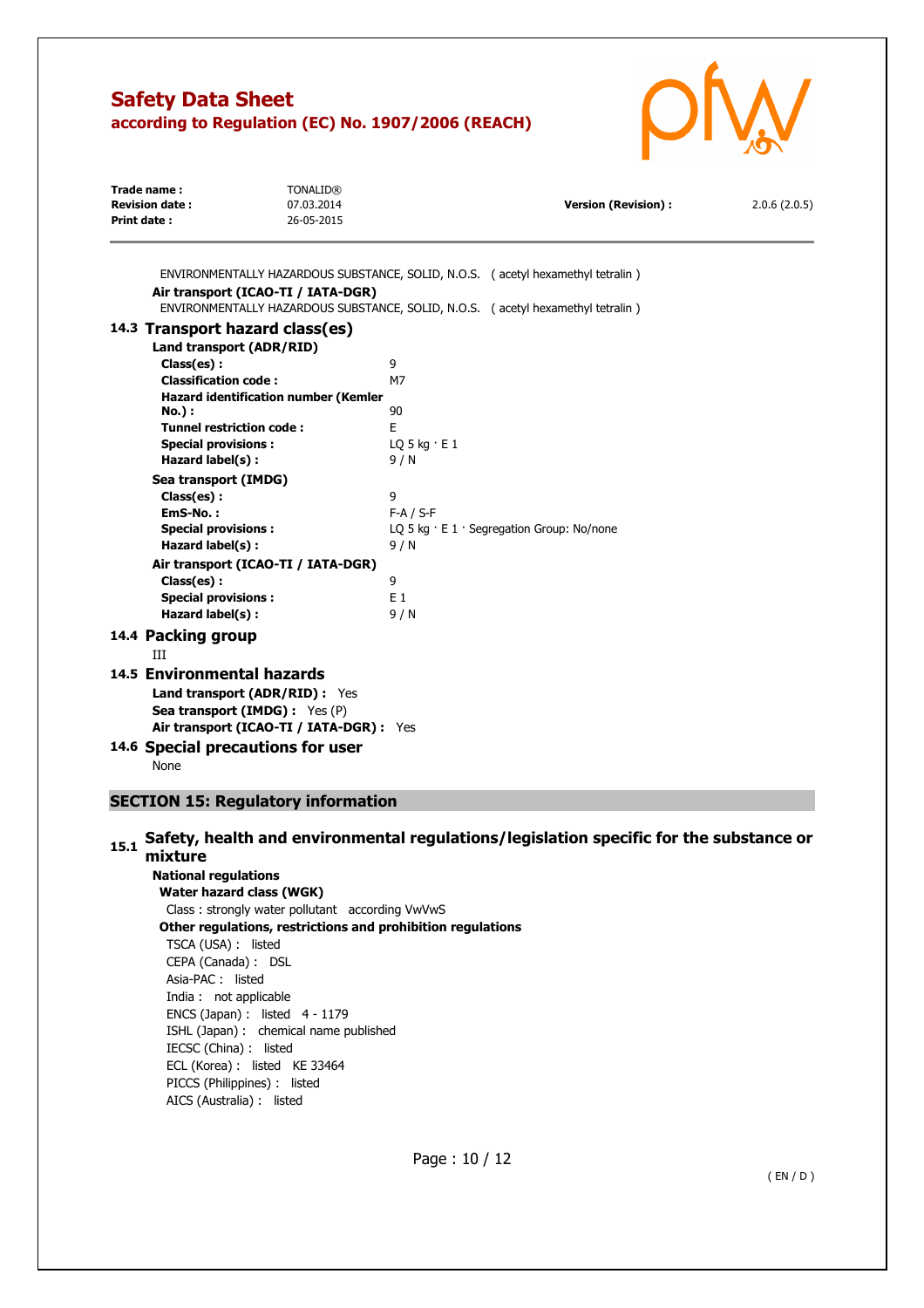

| Trade name :          | <b>TONALID®</b> |                      |              |
|-----------------------|-----------------|----------------------|--------------|
| <b>Revision date:</b> | 07.03.2014      | Version (Revision) : | 2.0.6(2.0.5) |
| Print date:           | 26-05-2015      |                      |              |

NZIoC (New Zealand) : group standard FLAVIS (EU) : not listed CoE (EU) : not listed JECFA (UN) : not listed FEMA (USA) : not listed GRAS (USA) : not listed

### **15.2 Chemical Safety Assessment**

For this substance a chemical safety assessment has been carried out. Further information: see exposure scenarios attached to this safety data sheet.

### **SECTION 16: Other information**

### **16.1 Indication of changes**

None

### **16.2 Abbreviations and acronyms**

a.i. = Active ingredient; ACGIH = American Conference of Governmental Industrial Hygienists (US); ADR = European Agreement concerning the International Carriage of Dangerous Goods by Road; AFFF = Aqueous Film Forming Foam; AICS = Australian Inventory of Chemical Substances; AISE = International Association for Soaps, Detergents and Maintenance Products (joint project of AISE and CEFIC); AOAC = AOAC International (formerly Association of Official Analytical Chemists); aq. = Aqueous; Asia-PAC = Asia Pacific; ASTM = American Society of Testing and Materials (US); atm = Atmosphere(s); B.V. = Beperkt Vennootschap (LTD = Limited); BCF = Bioconcentration Factor; bp = Boiling point at stated pressure; bw = Body weight; ca = (Circa) about; CAS No = Chemical Abstracts Service Number (see ACS - American Chemical Society); CEFIC = European Chemical Industry Council (established 1972); CEPA = Canadian Environmental Protection Act (CAN); CEPA = Canadian Environmental Protection Act (Canada); CIPAC = Collaborative International Pesticides Analytical Council; CLP = REGULATION (EC) No 1272/2008 on classification, labelling and packaging of substances and mixtures.;  $CoE =$  Council of Europe (EU); Conc = Concentration;  $cP =$  CentiPoise; CSNN = Chemical Substance Nomination & Notification (Taiwan); cSt = Centistokes; d = Day(s); DIN = Deutsches Institut für Normung e.V.; DNEL = Derived No-Effect Level; DSL = Domestic Substances List; DT50 = Time for 50% loss; half-life; EbC50 = Median effective concentration (biomass, e.g. of algae); EC = European Community; European Commission; EC50 = Median effective concentration; ECL = Existing Chemicals List (Korea); EINECS = European Inventory of Existing Commercial Chemical Substances (EU, outdated, now replaced by EC Number); ELINCS = European List of Notified (New) Chemicals; ENCS = Existing and New Chemical Substances Inventory (Japan); ErC50 = Median effective concentration (growth rate, e.g. of algae); EU = European Union; EWC = European Waste Catalogue; FAO = Food and Agriculture Organization (United Nations); FEMA = Flavor & Extract Manufacturers Association (USA); FLAVIS = Flavour Information System (EU); GIFAP = Groupement International des Associations Nationales de Fabricants de Produits Agrochimiques (now CropLife International); GRAS = Generally Recognized As Safe (USA);  $h =$  Hour(s); hPa = HectoPascal (unit of pressure); IARC = International Agency for Research on Cancer; IATA = International Air Transport Association; IC50 = Concentration that produces 50% inhibition; IECSC = Inventory of Existing Chemical Substances (China); IMDG Code = International Maritime Dangerous Goods Code; IMO = International Maritime Organization; ISO = International Organization for Standardization; IUCLID = International Uniform Chemical Information Database; IUPAC = International Union of Pure and Applied Chemistry; IVIS = In-Vitro Irritancy Score; JECFA = Joint Expert Committee on Food Additives (United Nations); kg = Kilogram; Kow = Distribution coefficient between n-octanol and water; kPa = KiloPascal (unit of pressure); LC50 = Concentration required to kill 50% of test organisms; LD50 = Dose required to kill 50% of test organisms; LEL = Lower Explosive Limit/Lower Explosion Limit; LOAEL = Lowest observed adverse effect level; LVE = Low Volume Exemption; mg = Milligram; min = Minute(s); ml = Milliliter; mmHg = Pressure equivalent to 1 mm of mercury (133.3 Pa); mp = Melting point; MRL = Maximum Residue Limit; MSDS = Material Safety Data Sheet; n.o.s. = Not Otherwise Specified; NDSL = Non-Domestic Substances List; NIOSH = National Institute for Occupational Safety and Health (US); NOAEL = No Observed Adverse Effect Level; NOEC = No observed effect concentration; NOEL = No Observable Effect Level; NOx = Oxides of Nitrogen; NZIoC = New Zealand Inventory of Chemicals; OECD = Organization for Economic Cooperation and Development; OEL = Occupational Exposure Limits; Pa = Pascal (unit of pressure); PBT = Persistent, Bioaccumulative or Toxic; pH = -log10 hydrogen ion concentration; PICCS = Philippine Inventory of Chemicals and Chemical Substances; pKa = -log10 acid dissociation constant; PNEC = Predicted No Effect Concentration; POPs = Persistent Organic Pollutants; ppb = Parts per billion; PPE = Personal Protection Equipment; ppm = Parts per million; ppt = Parts per trillion; PVC = Polyvinyl Chloride; QSAR = Quantitative